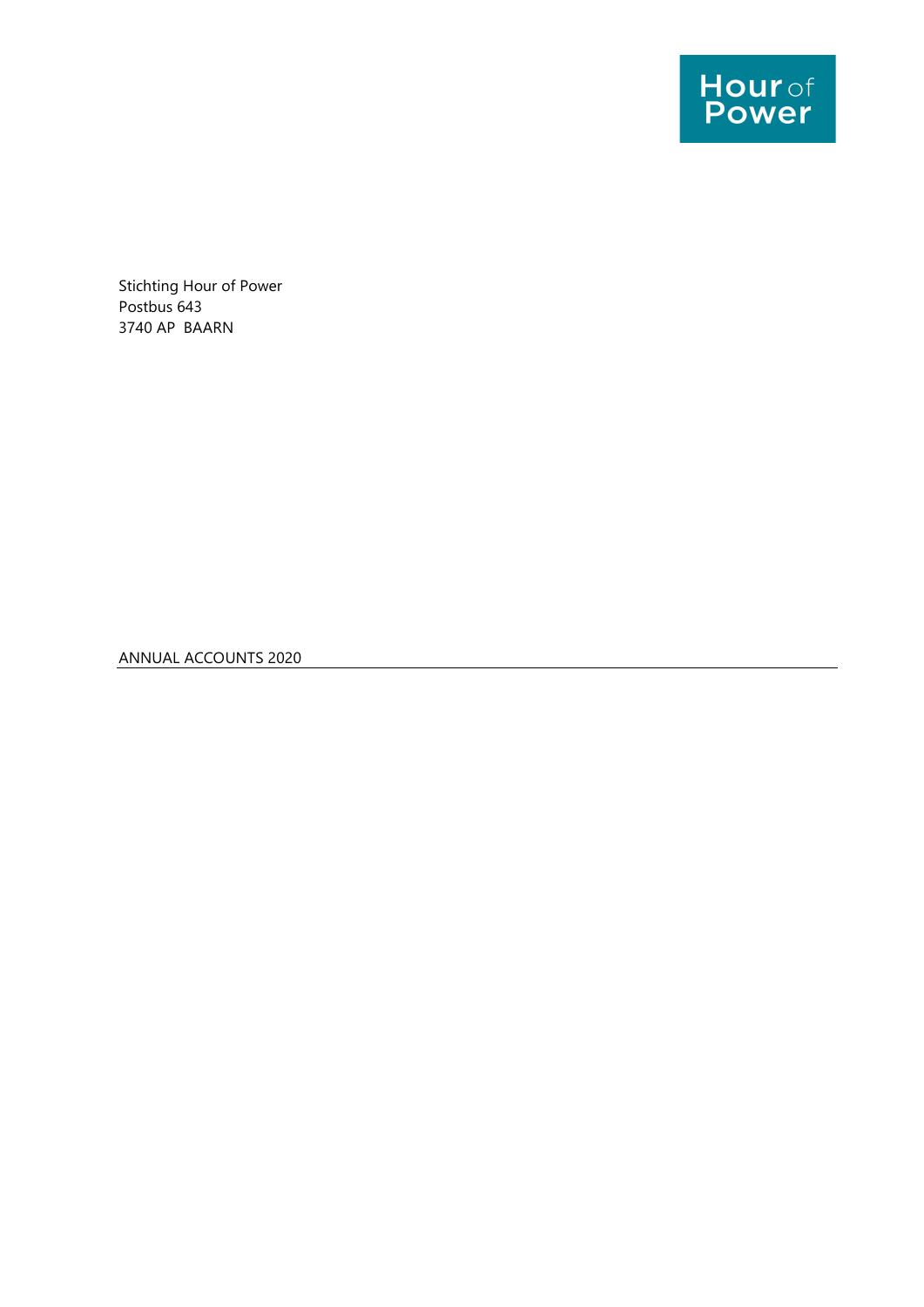

#### ANNUAL ACCOUNTS 2020

## TABLE OF CONTENTS

|      |                                     | Page |
|------|-------------------------------------|------|
| 1.   | <b>Board and management report</b>  |      |
| 1.1  | General information                 | 4    |
| 1.2  | Management and organization         | 4    |
| 1.3  | Objectives                          | 5    |
| 1.4  | Activities 2020                     | 5    |
| 1.5  | Corporate governance 2020           | 6    |
| 1.6  | Financial results 2020 and risks    | 6    |
| 1.7  | Looking forward to 2021             | 7    |
| 1.8. | Closing statement                   | 7    |
| 2.   | <b>Financial statements 2020</b>    |      |
| 2.1  | Balance as per 31 December          | 10   |
| 2.2  | Statement of income and expenditure | 12   |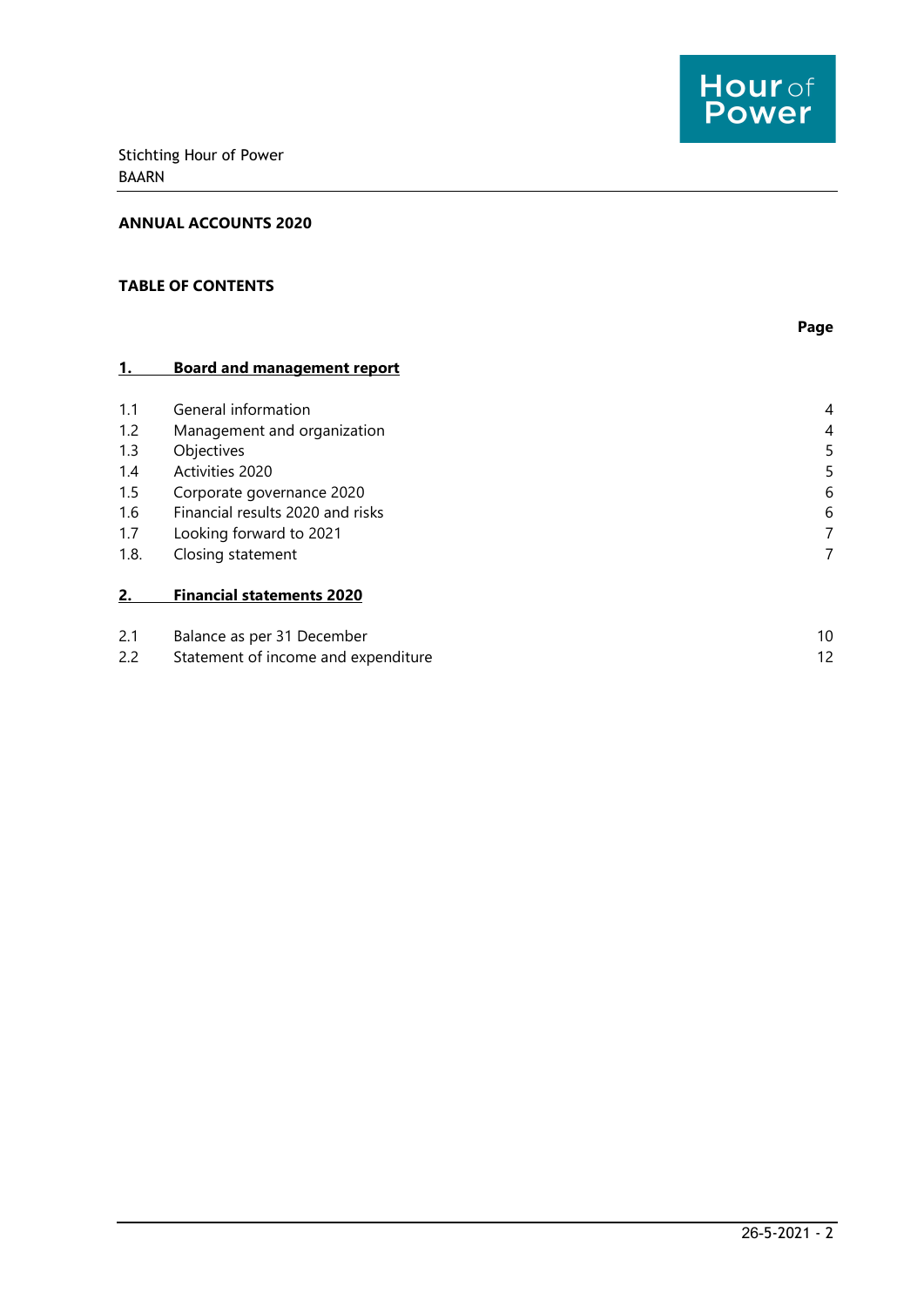

1. BOARD AND MANAGEMENT REPORT 2020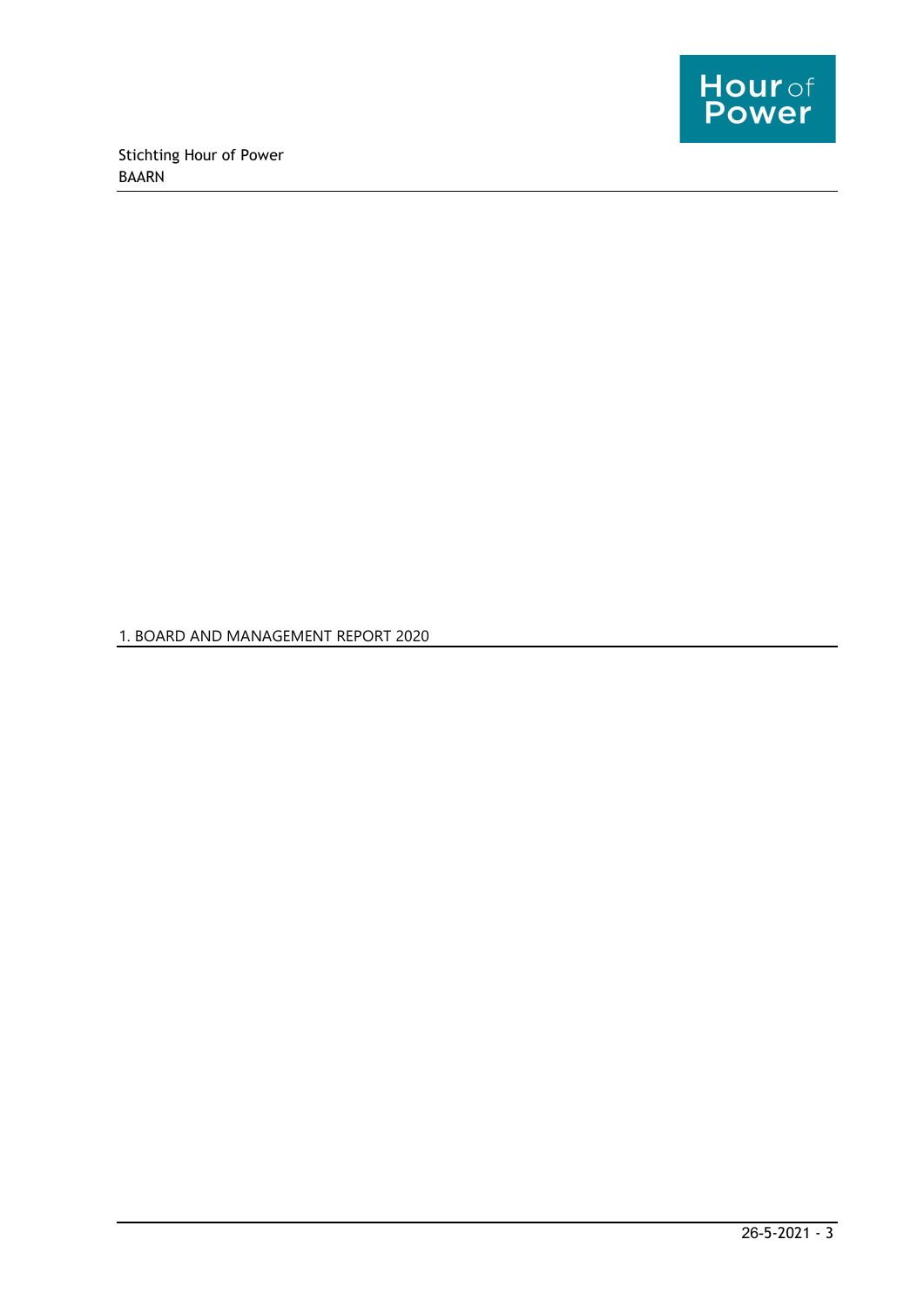## 1.1 General information

Name organization: Stichting Hour of Power, based in Baarn Registration Chamber of Commerce: 41225668 RSIN-number 8001.87.155

Hour of Power is a Christian television ministry and we broadcast every week on RTL 5 (Sunday at 8 and 9 am), Family 7 (5 pm) and Surinam television (5 pm). Hour of Power brings the gospel of Jesus Christ in an accessible and contemporary way. Pastor Bobby Schuller leads the services from Shepherd's Grove, California, with high quality music and an inspiring message. In the Dutch broadcast, host Jan van den Bosch interviews Dutch guests about their faith.

The foundation of Hour of Power The Netherlands is based on the objectives of the Crystal Cathedral Ministries at California USA and has a strong cooperation with this mother-organization.

#### Mission

You're not what you do You're not what you have And you're not what people say about you You're a beloved child of God

Hour of Power passes on the love of Jesus and introduces people to God. Through our television broadcast, social media, online platform, merchandise and events we offer tools for a life and relationship with Him.

## 1.2 Management and organization

Stichting Hour of Power, settled in Baarn (The Netherlands), is governed by the Board consisting of three people. The Director is responsible for overseeing the administration, programs and strategic plan of the organization. Other key duties include fundraising and marketing. The Director reports directly to the Board.

Below you can find the composition of the board and how the management is structured.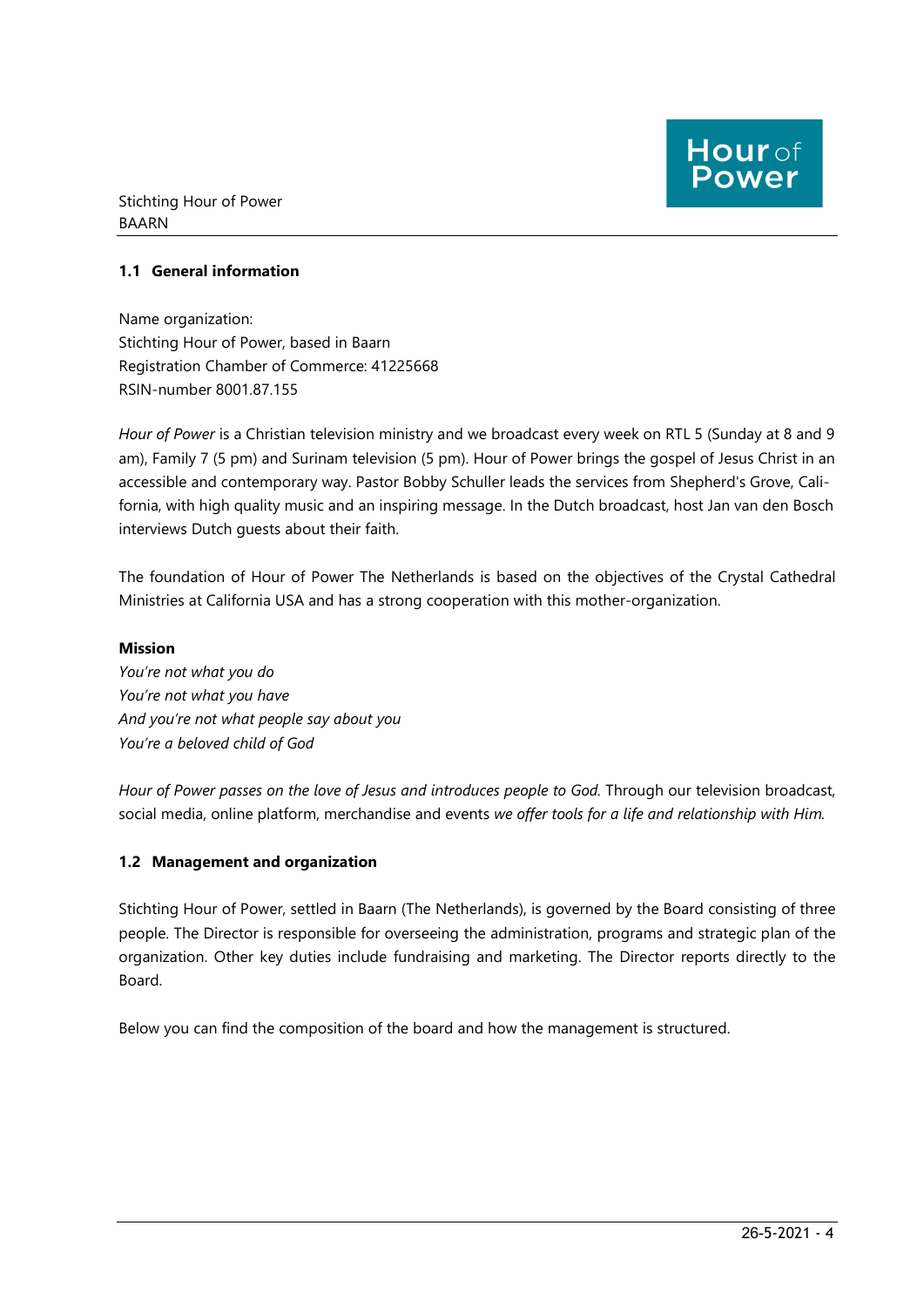## Composition of the board

The board consists of three people.

- J.S. van den Bosch (president)
- R.H. Jacobson (vice president)
- Rev. R.V. Schuller (member)

#### Management

**H.C. Tims (director)** 

## 1.3 Objectives

Watching television has changed in recent years. We saw this again in 2020. Fewer and fewer people watch linear television - or say the old-fashioned way of watching television - at a set time. This continuously decreased while postponed watching and Video on Demand (VOD) only increased. The most important characteristic of these services is that you can determine yourself how, when and which content you like to watch. In the target group 12-40 years old, people watched an average of 47 minutes per day through VOD.

As a television Ministry, it is not only vital that we identify these developments, but that we anticipate them. The long-term policy of Hour of Power focuses strongly on these developments, while at the same time all core activities remain focused on (facilitating) television broadcasts.

In 2020 we continued the developments and investments in our online activities. We have set the goal to increase the unique visitors to our online platform, a higher involvement on social media by, among other things, broadcasting live online and we are the first Christian program on online streaming service 'Videoland'. Videoland is in The Netherlands the second biggest online streaming service after Netflix.

In this 'corona year', where people weren't able to visit their local church, these efforts proved to be successful. We have seen an increase in reach of 200%. All these developments make a positive contribution to being a robust organization and relevant for the future.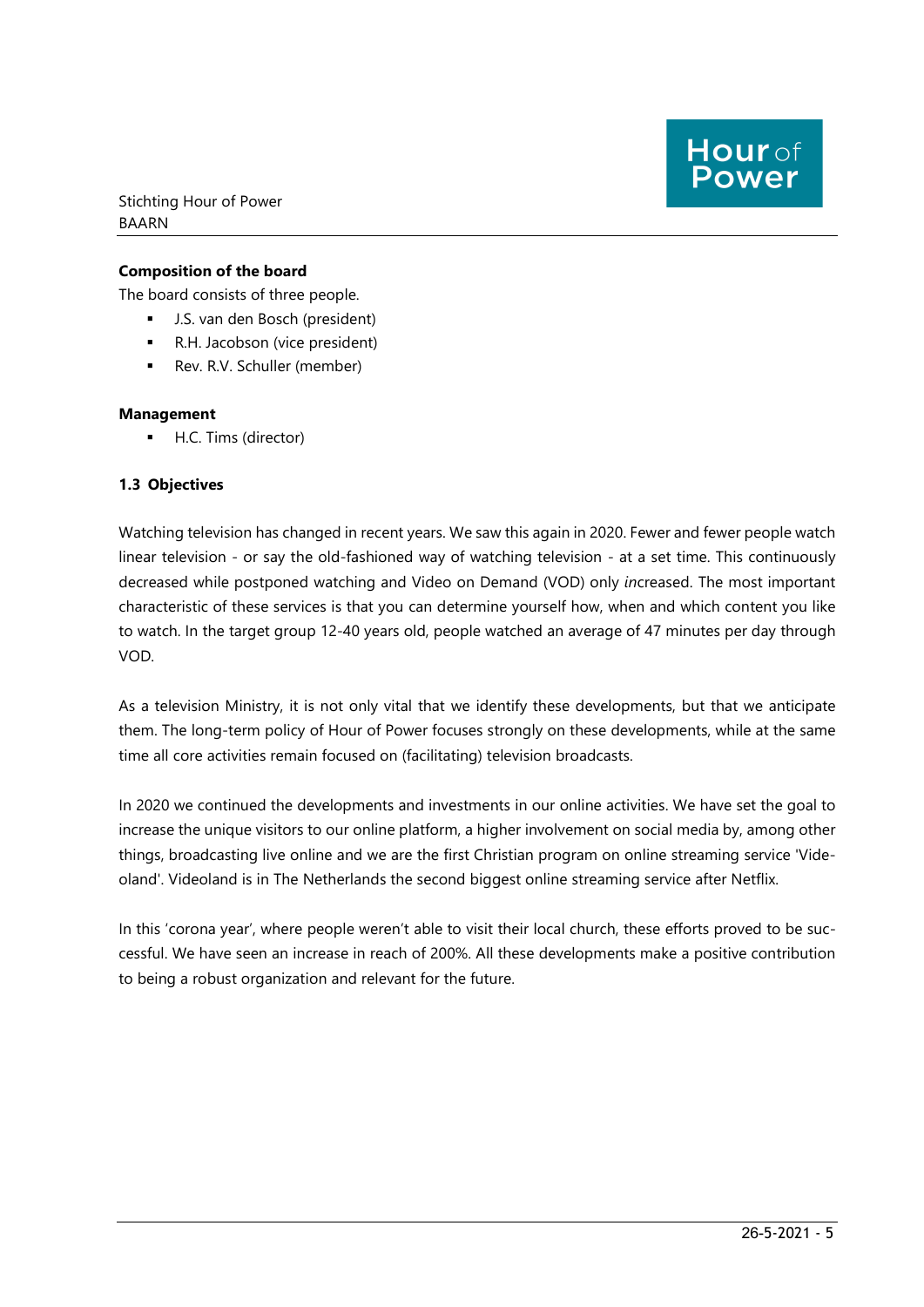## 1.4 Activities 2020

Fundraising - a marketing and fundraising campaign is developed and implemented twice a year with the following goals:

- 1. More viewers
- 2. More donors
- 3. Additional or increased donations
- 4. Maintaining relationships with our donors
- 5. New names (prospects)
- 6. Return on investment of all our activities

Engagement - The donor magazine 'Hope' is published six times a year. In addition, we maintain a valuable relationship with our donors through birthday cards, e-mail newsletters, incentives and personal attention.

Merchandise/books – Available through our webshop as well as in most Christian bookstores. Due to the COVID-19 crisis, sales in 2020 have mainly been online.

Pastoral care - De Hooplijn (Hope Line) is a hotline of twenty counselors who are trained to help people in need. We provide pastoral care to those who request it. In the past year we have seen an increase in problems surrounding loneliness. In 2020 we started a collaboration with the Salvation Army. In this way we can help people even more effectively by referring them when people need personal contact.

Prayer Team - Hour of Power has a group of volunteers of about 140 people that prays in response to prayer requests throughout the week.

Events - Two live events were scheduled in 2020. Both have been canceled due to the COVID-19 crisis. Financial accountability - Our annual report can be found on our website under 'financial report'.

#### 1.5 Corporate governance 2020

Hour of Power is an independent foundation under Dutch law.

Board: J.S. van den Bosch, chairman R.H. Jacobson, member Rev. R.V. Schuller, member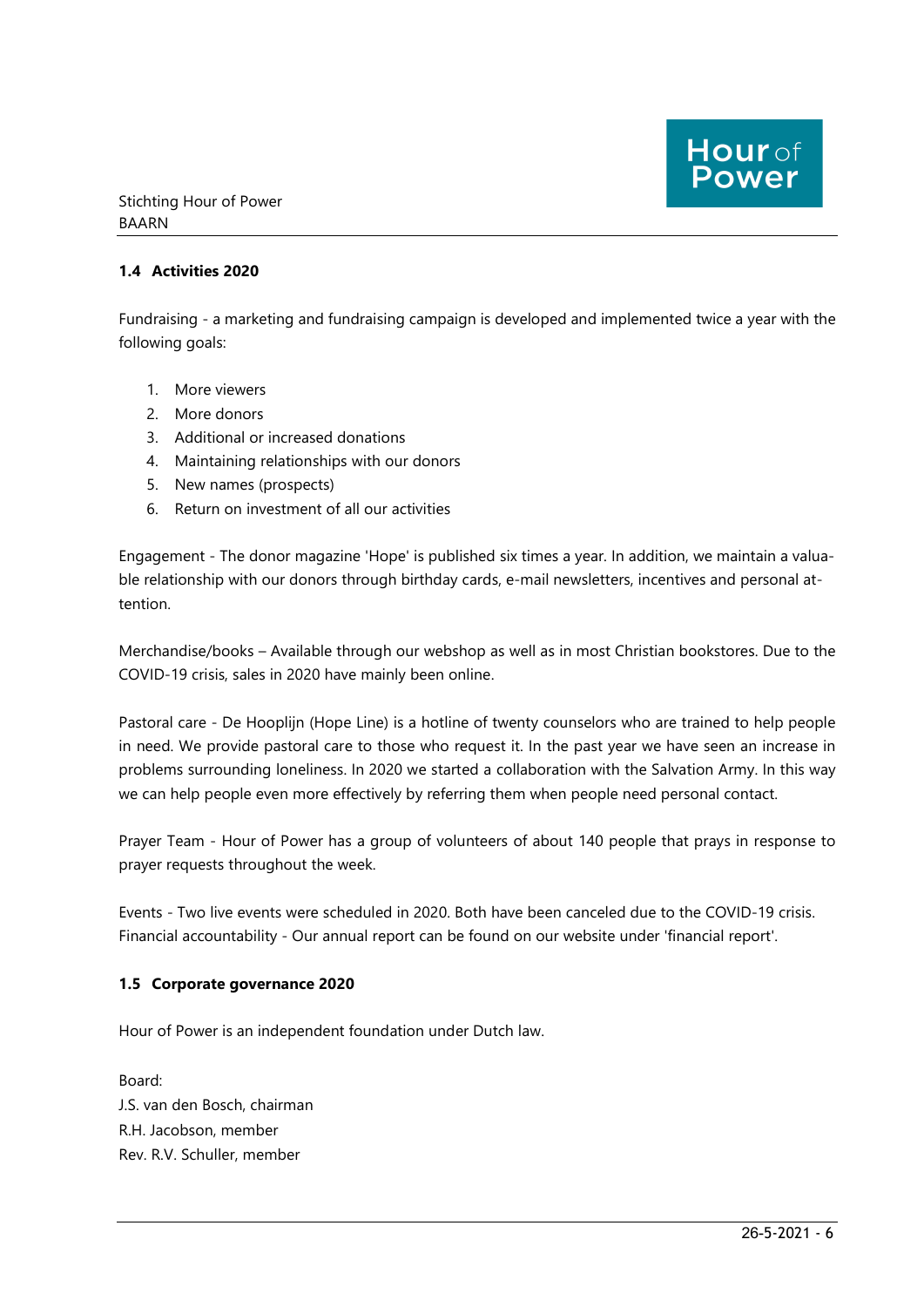Remuneration policy:

All board positions are unpaid. Hour of Power has one full-time and seven part-time employees. Further on Hour of Power is working with several volunteers.

The Director manages the entire organization. Employees receive a salary based on personal agreements.

## 1.6 Financial results 2020 and risks

#### Financial result

We closed the year with a positive result of  $\epsilon$  88.000.

#### Risks

#### 1. COVID-19

The COVID-19 crisis can pose a potential risk when people are no longer able to donate for financial reasons. However, we have seen the opposite effect in 2020 and we have actually grown.

## 2. Video on demand

The change in the way people watch television has previously been described as an opportunity. On the other hand, this can be a real threat. Because fewer people watch television at set times, advertising income on RTL5 has fallen sharply. This may result in a strategic change for RTL5 and other commercial tv-stations in the future. It is all the more important that we respond to these developments and possibly be ahead of them.

#### Policy on size and function freely disposable assets

For now we consider the freely disposable assets to be sufficient. It is intended to accommodate (un)foreseeable risks.

## Bank account - cash

The cash position at the end of 2020 was € 583.708

#### 1.7 Looking forward to 2021

#### Intentions 2021

We perpetuate our goals as stated in 1.3 Objectives. Further online advancements and the recently implemented new database are important in this regard.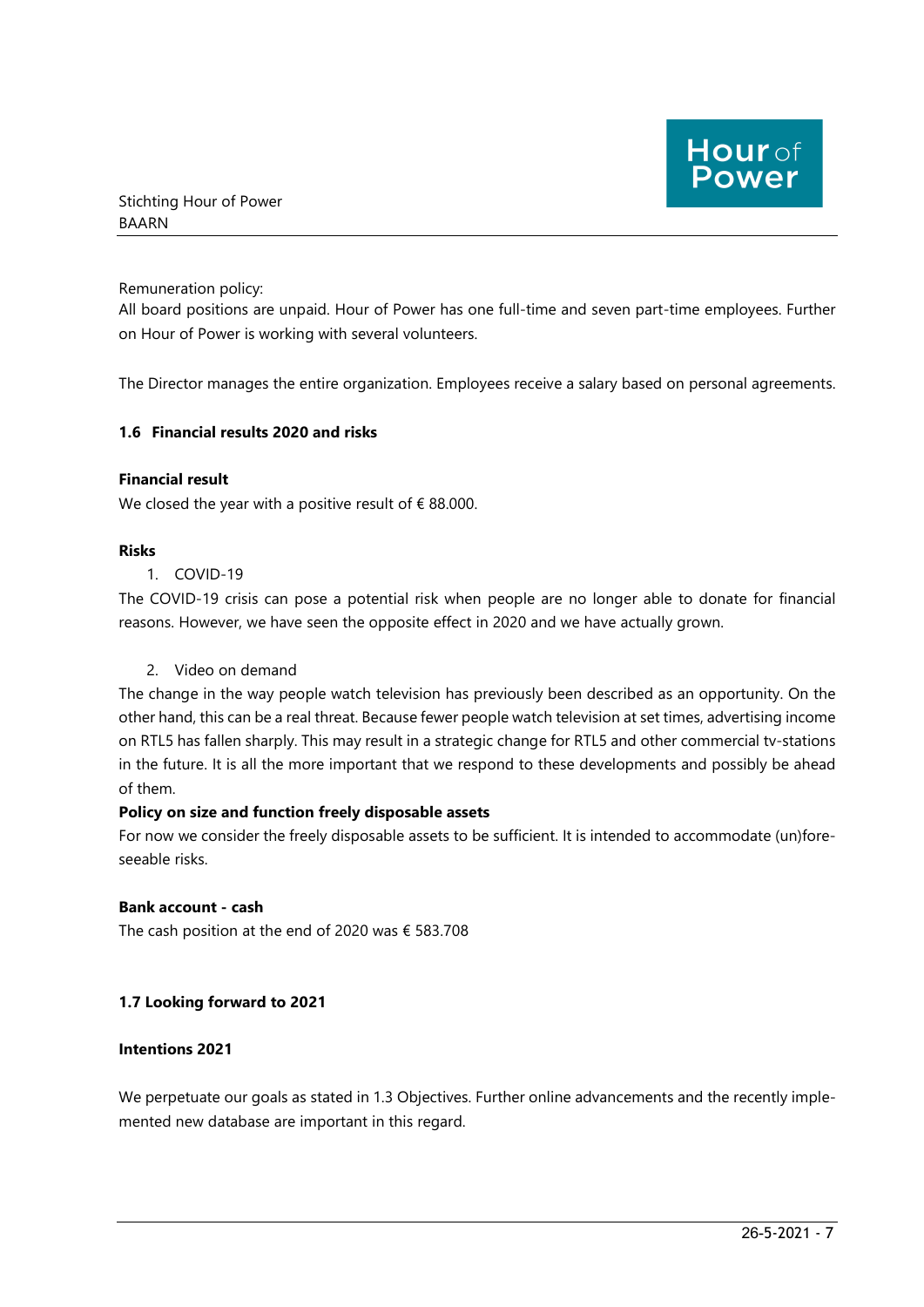## 1.8 Closing statement

The year 2020 is a year unlike any other in history. The COVID-19 crisis has wiped out all the certainties and predictions we had for 2020 in one fell swoop. As an organization, however, we have seized this moment to do what we are called to do. In response to the uncertainty, fear and loneliness that played in society, and also among our viewers, we were allowed to make a different sound. A sound of hope and love. The sound of the Good News of Jesus Christ.

Churches were forced to close their doors and many church members miss attending their regular congregation. But Hour of Power was shown on television every week. From the many emails and reactions on our social media channels, we see how grateful our viewers are.

This has also translated into the results of 2020. For example, we clearly notice that many new viewers have joined, with whom we were able to serve a new target group. But the gratitude of our viewers also translated to a large number of new donors. Our existing donors have started to give more, by increasing their donation amount or by means of individual donations.

Despite the uncertainties and sometimes also the grief that 2020 brought, we can also look back with gratitude. It is a blessing to be able to do our work from the heartbeat of our mission.

We do thank our team for their hard work, each with its own skill and potential. We have grown closer as a team which clearly gets the best forward. Their efforts made all of this possible.

Baarn, 26 May 2021:

J.S. van den Bosch (chairman)

R.H. Jacobson

Rev. R.V. Schuller

H.C. Tims (director)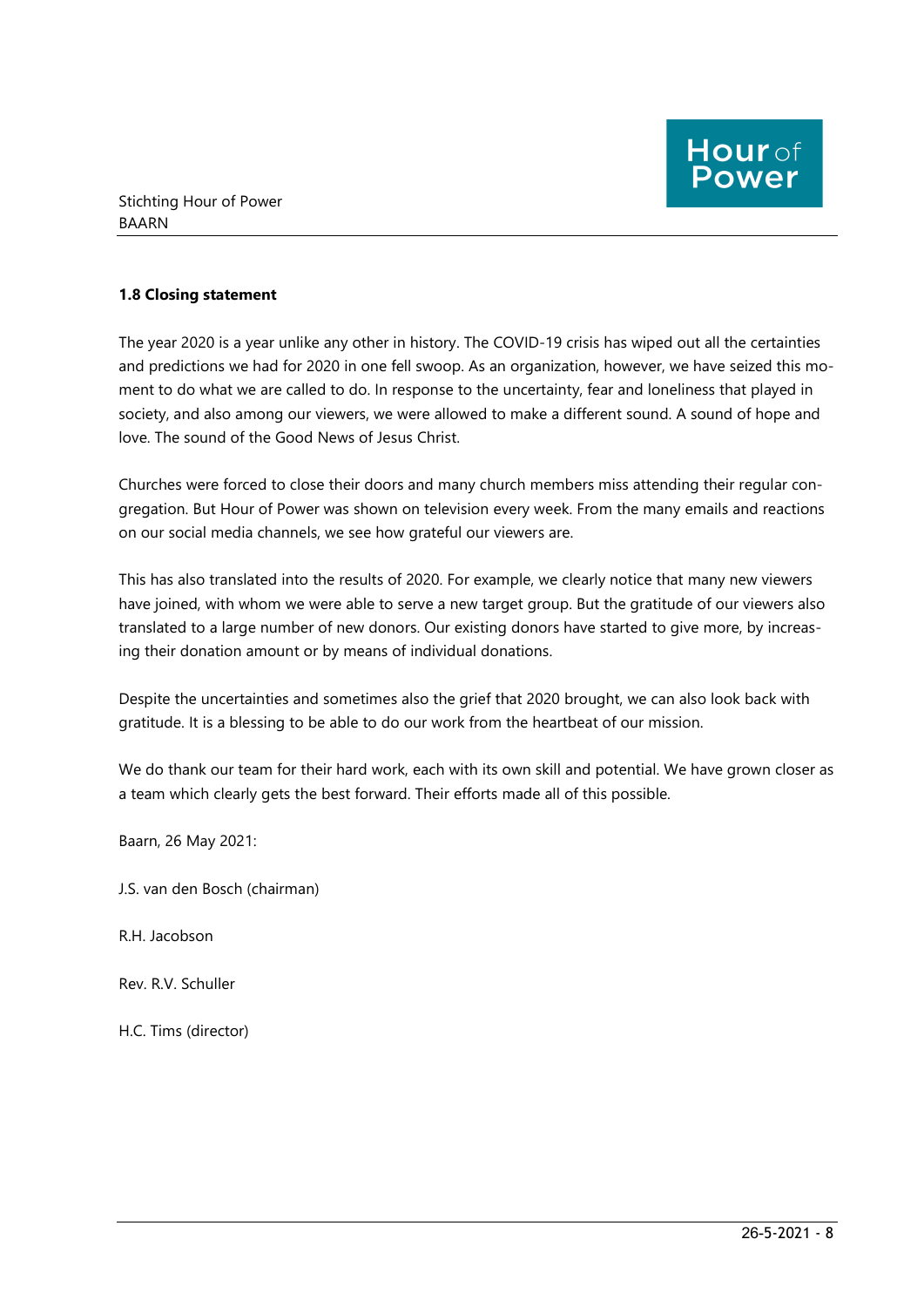

2. FINANCIAL STATEMENT 2020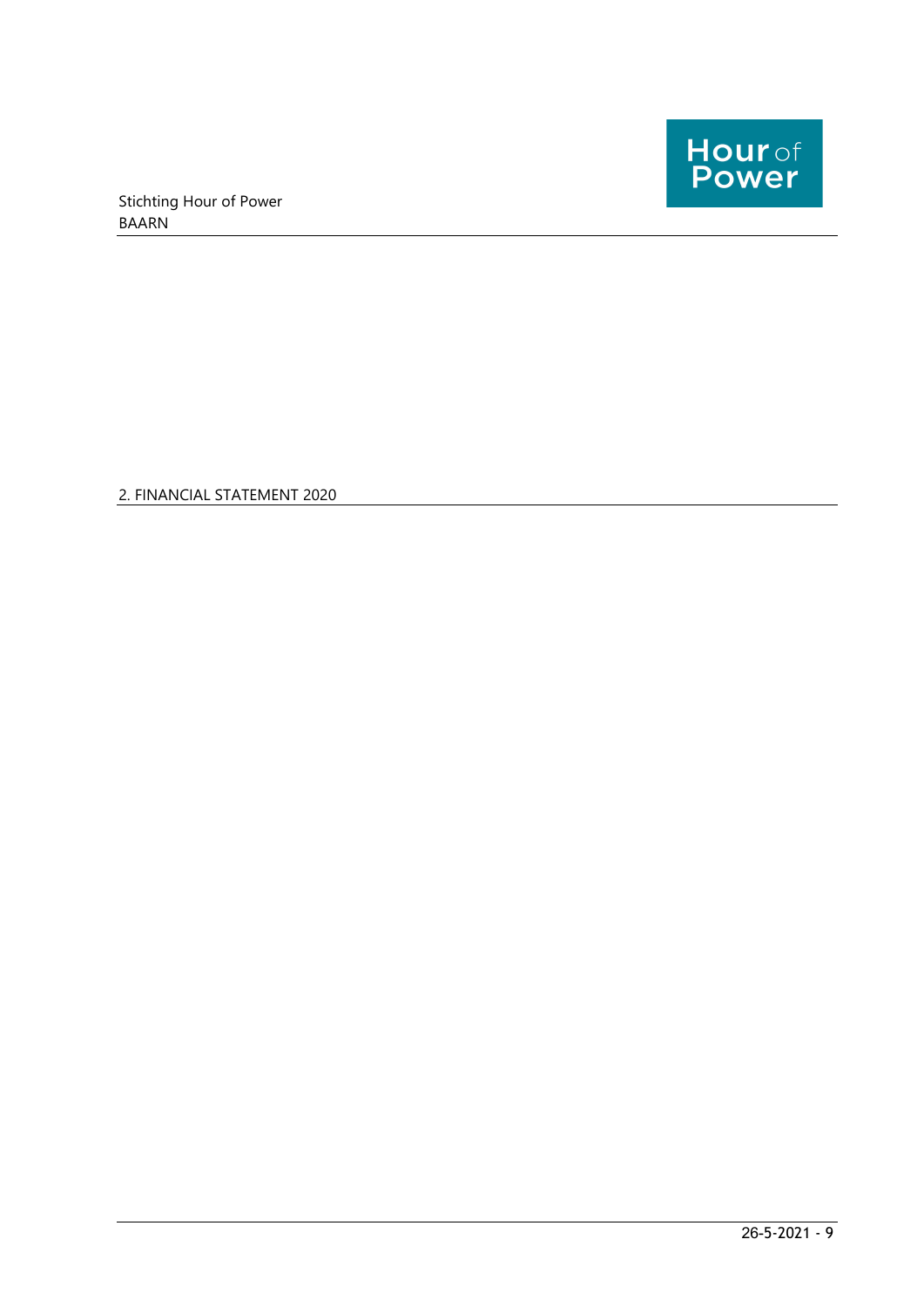

# 2.1 Balance per 31 december (after appropriation of result)

| <b>ASSETS</b>                    |       | 31-12-2020 | 31-12-2019 |
|----------------------------------|-------|------------|------------|
| <b>Fixed assets</b>              |       | €          | €          |
| Material fixed assets            | 2.5.1 | 23.404     | 26.484     |
| Intangible fixed assets          | 2.5.1 | 196.550    | 186.920    |
| Financial fixed assets           | 2.5.2 |            | 7.770      |
|                                  |       | 219.954    | 221.174    |
| <b>Current assets</b>            |       |            |            |
| <b>Receivables</b>               |       |            |            |
| Debtors                          |       | 3.167      | 1.731      |
| Other receivables                | 2.5.3 | 99.127     | 151.309    |
|                                  |       | 102.294    | 153.040    |
| <b>Cash and cash equivalents</b> | 2.5.4 | 583.708    | 432.322    |
| <b>Total assets</b>              |       | 905.956    | 806.536    |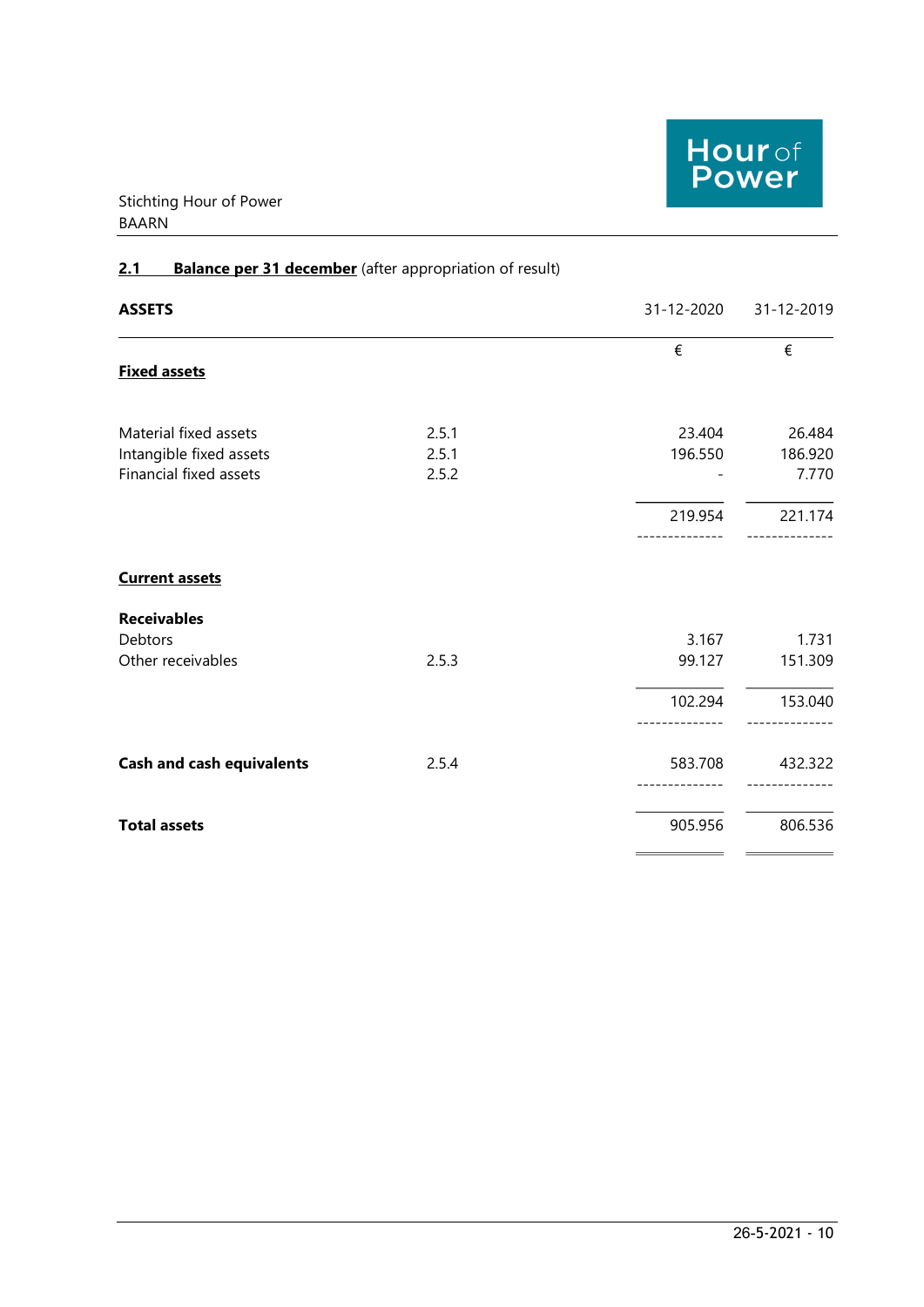

| <b>EQUITY AND LIABILITIES</b>         |       | 31-12-2020 | 31-12-2019 |
|---------------------------------------|-------|------------|------------|
|                                       |       | €          | €          |
| <b>Reserves and funds</b>             |       |            |            |
| Continuity reserve                    | 2.5.5 | 538.846    | 460.193    |
| Reserve Intangible fixed assets       | 2.5.6 | 196.550    | 186.920    |
|                                       |       | 735.396    | 647.113    |
| <b>Current liabilities</b>            |       |            |            |
| Creditors                             |       | 91.959     | 73.300     |
| Accounts payable to group foundations |       | 44.005     | 41.606     |
| Other liabilities                     | 2.5.7 | 34.596     | 44.517     |
|                                       |       | 170.560    | 159.423    |
|                                       |       |            |            |

| <b>Total equity and liabilities</b> | 905.956 | 806.536 |
|-------------------------------------|---------|---------|
|                                     |         |         |